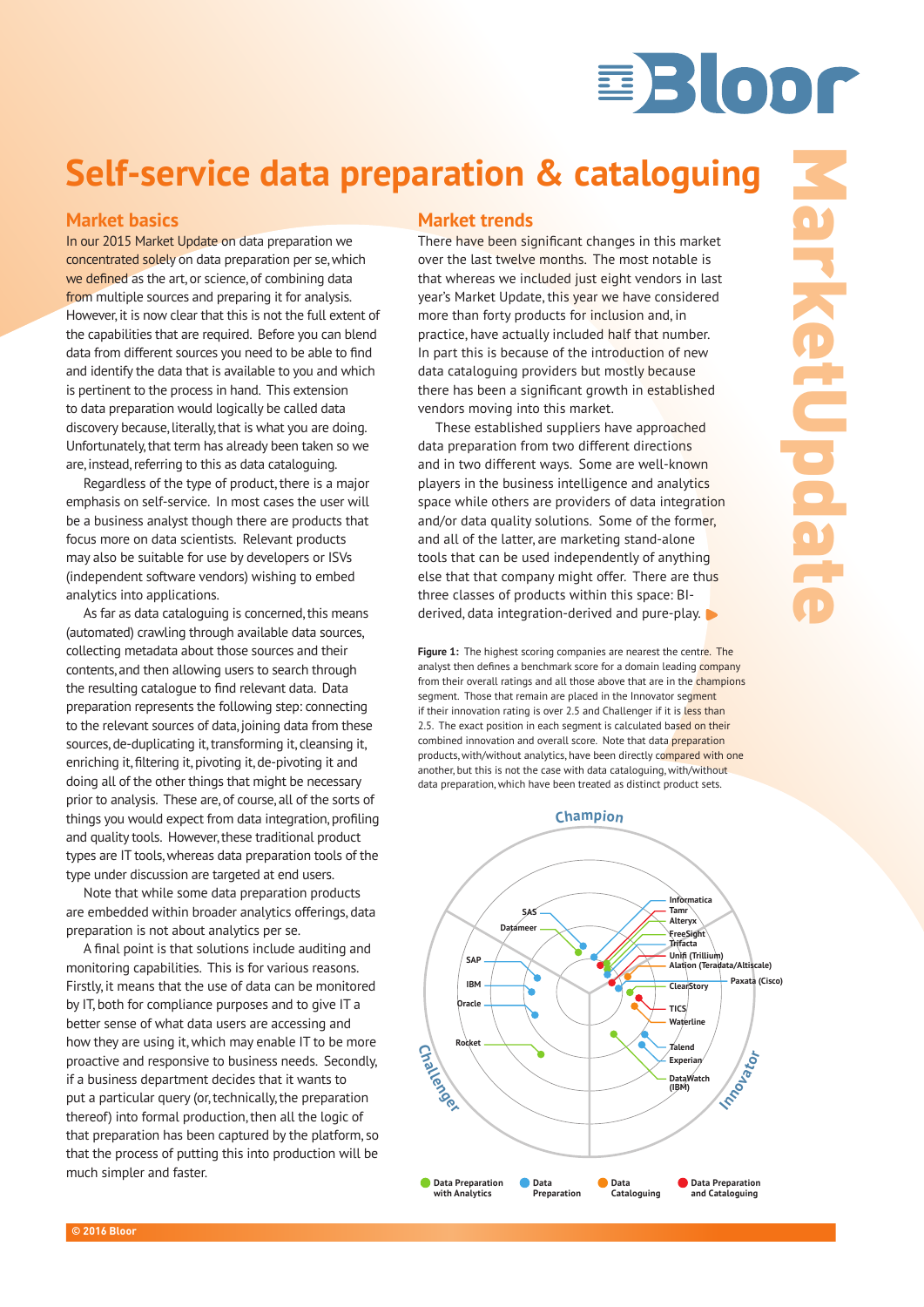

However, there is a certain amount of overlap as there are mainstream suppliers that have partnered with pure-play vendors and whose products they are reselling. In the longer term there must be a threat to the longevity of the pure players, simply because of the number of established competitors. Those that have already entered into significant partnerships should be well-placed to secure a profitable exit in due course.

Also within the context of market growth, we must comment that one company – Progress – has dropped out of the data preparation market and is no longer actively marketing its Easyl product, which appeared in last year's report.

We suggested last year that we expected convergence within the data preparation market. We still do. However, we now expect this within a broader context. Previously, there were two things that concerned us: broadening the reach of relevant products from data scientists to business analysts and vice versa, and extending integration capabilities. In the first case, this has happened and is continuing to happen. In the second case, we found that some products had relatively few connectivity options and we expected a broadening of that capability. Little has changed in this regard though a number of new entrants into the market have significant connectivity capabilities. In addition to these two areas of convergence we also expect to see data preparation and data cataloguing products subsuming each other's capabilities. In general, these are currently distinct products areas though there are a couple of exceptions.

There is one area of concern that is being addressed by very few vendors. Data scientists (and business analysts) developing analytic algorithms will often be in the same boat as conventional application developers in the sense that they are not authorised to see personally identifiable details within the data they are preparing. On the other hand, they do need realistic data to work with. This means that relevant data will need to be masked. However, as yet, relatively few suppliers in this market have recognised this need and they have neither developed relevant capabilities within their own products nor partnered with relevant third party data masking vendors. This is therefore not so much a market trend for today but one that needs to be initiated for tomorrow.

Finally, a word of warning: "data preparation" has become something of a bandwagon and a number of vendors are claiming to offer it even though they offer a paucity of required features. Our running count of suppliers claiming data preparation that don't actually fit the requirements of data preparation, is currently over twenty. All but one of these companies is a business intelligence vendor.

### **Vendors**

In this section we briefly describe and discuss the various vendors and products covered in this Market Update, within a variety of categories. We think these categories are important to understand because they will impact on buying decisions.

Note that some products only run on Hadoop while others are only available as cloud-based services. While it is good to have these as options, they are limiting when there are no other choices provided. Similar considerations apply to products that are targeted specifically at business users and which do not provide facilities that a data scientist might want to use.

In the following, vendors named in brackets resell the products listed, in some cases, with extended functionality.

# **Data preparation and cataloguing – pure plays**

#### **Tamr**

Tamr's initial focus was on what it described as a "data curation" platform. That is to say, it was and is especially focused on unifying and preparing data from a wide range of sources for downstream analytics or operational purposes. As this unification has been a relative weakness in some of the pure-play data preparation platforms this has led to Tamr being regarded as a potential partner by these other vendors. However, one would expect such suppliers to add further connectivity options over time so this would decrease Tamr's competitive advantage for analytic (not operational) use cases, had this remained Tamr's only focus. But, during the course of 2015 Tamr moved into the data cataloguing space, again providing capabilities that are not offered by the likes of Paxata and Trifacta. In the longer term, with other data cataloguing companies entering the market along with data integration vendors we expect Tamr to move to compete more directly with the pure-play data preparation vendors.

#### **TICS Explora**

Explora from TICS Services is part of the Uneartha Framework, which is a requirements-driven approach to data governance, data integration and, in the case of Explora, data preparation and cataloguing. The company has partnered, and integrated its product, with a number of third parties, include TIBCO Spotfire, Qlik, Tableau and OpenText (Actuate). The product is metadata-driven (necessary when it comes to discovering unknown sources of data) but does not directly leverage semantics. Nor does it have a recommendation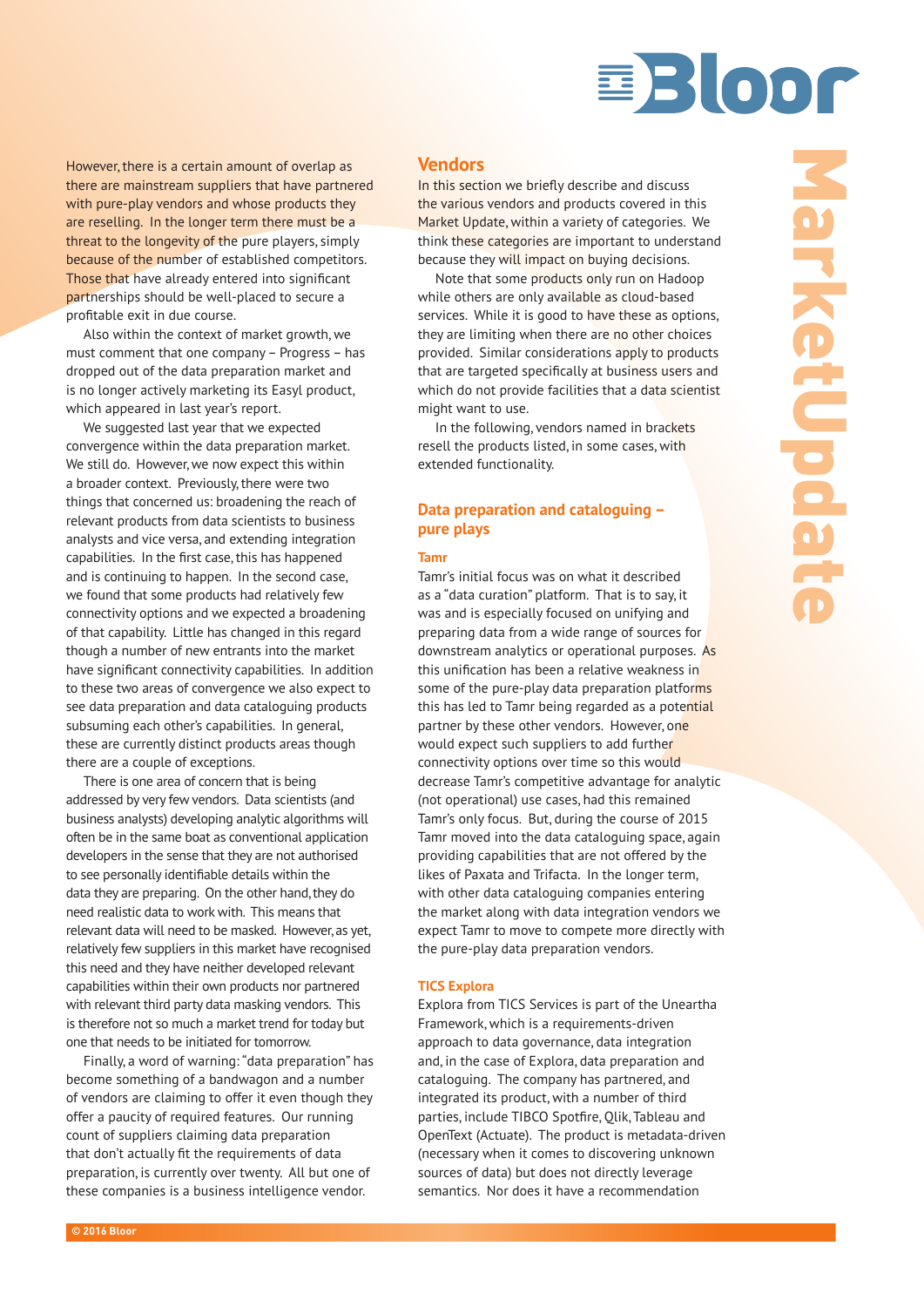

engine. On the other hand, you can mask data from within the TICS environment. Excellike capabilities are provided for things like concatenation and column splitting, while SQL is available for more experienced users.

#### **Unifi (Trillium)**

Unifi is the only company that we are aware of that has set out from the beginning to deliver both data inventory and data preparation capabilities and which includes exactly the sorts of capabilities you would expect in both areas. It is built natively on Hadoop and dynamically leverages either or both of MapReduce Hive and or Spark depending on the nature of the transform job. It is targeted at both business analysts and data scientists with the ability to call various statistical algorithms from the product's Expression Builder. While you could argue about the individual features of the product there is no question that it has the broadest range of capabilities in the market. Unifi also provides overall IT management of the platform that ensures the IT organisation maintains control over, and user access to, data sources and Hadoop resources. No doubt, this is why Trillium is now re-selling Unifi. However, in this case, Trillium is not just reselling the product (as Trillium Prepare) but it also has an integrated solution called Trillium Refine with which you can deploy Trillium data quality processes (standardisation, cleansing, matching and so on) into your Unifi workflows.

### **Data cataloguing – pure plays**

#### **Alation (Teradata, Altiscale)**

Alation describes its eponymous product as a data accessibility solution, which we are referring to here as data cataloguing. The emphasis in the software is on the discovery of data resources and the capture, and subsequent management, of the metadata relevant to that data. In other words, this is all about knowing what resources you have access to, which must be the starting point for data preparation. Features such as full text search are provided and the crowd-sourced documentation is praised by users. A further user comment was that the ability to assign and discover domain experts by table and by column is *"immensely useful"*. The product is being resold by Teradata with the two companies having a number of joint customers even before the partnership was negotiated. It is also noteworthy that Teradata is dropping Teradata Loom – its previous product in this space – in favour of Alation. Alation is also resold by Altiscale, which is a Hadoop as a service provider.

#### **Waterline**

Waterline Data is another vendor providing the ability to find, catalogue, provision and govern data resources prior to data preparation. Specifically, it provides a collaborative environment for business users to explore and find the best data, within a data lake, to accelerate data preparation. Waterline Data's technology automatically creates a catalogue of the data and presents that in an on-line marketplace-like interface: so that anyone that requires access can find it using the same approach they do today when shopping online. Like e-commerce marketplaces, additional benefits can be derived from this approach. For example, the catalogue can be augmented with tribal knowledge (crowd-sourcing) about data value and use scenarios. Further, with a marketplace approach, data governance policies can be applied to protect sensitive data, manage access, and increase trust in data quality and validity. Waterline partners with Trifacta and metadata discovered during wrangling with Trifacta can be used to augment Waterline's catalogue.

# **Data preparation – pure plays**

#### **Paxata (Cisco)**

Paxata is built on top of Hadoop and Apache Spark. Above this is an application web services layer where you establish projects, enrich the data with external data, look at the distribution of different types of data, match and cleanse data, and so on. There is an in-built automation engine enabled by machine learning, semantic indexing, statistical pattern recognition and text analytics techniques. This handles data in a model-free environment and operates over a large variety and volume of both structured and unstructured data with real-time capabilities enabled by a vector query processor. Paxata includes semantic capabilities that will recognise likely equivalences between data in different data sources and it will make suggestions as to things such as join keys. At the front-end there is bi-directional integration so that it is possible to move between data preparation projects to a BI product (e.g. Tableau) and back without leaving your BI environment. Paxata and Cisco developed a joint solution as a part of Cisco's analytic strategy for data centres, data virtualization and the Internet of Things.

#### **Trifacta**

Trifacta offers both Trifacta Wrangler Enterprise and Trifacta Wrangler, with the former being Hadoopbased and the latter being a desktop product that does not require Hadoop. Wrangler Enterprise can be deployed in the Cloud or on-premises and supports multiple execution frameworks include Apache Spark,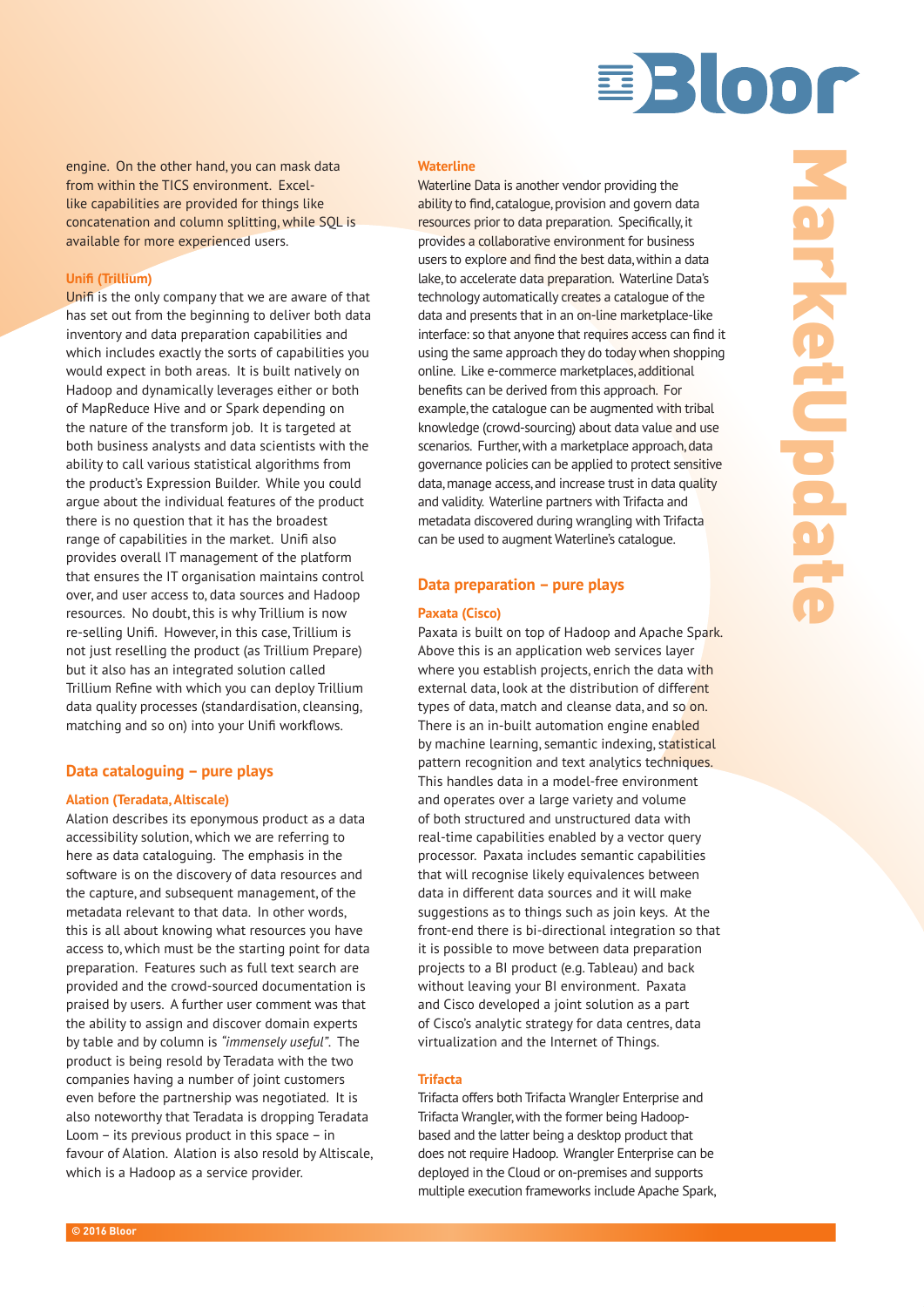

MapReduce and single-node execution. In addition, the company has just launched (March 2016) the Photon Compute Framework which incorporates highperformance in-memory capabilities (compatible with Apache Arrow) directly into the Trifacta interface. From a functional perspective, it is probably beyond question that Trifacta is the leading data preparation product for data scientists, with a specialised language – Wrangle – to support these users, although the company states that the majority of its users are business and data analysts rather than data scientists. The company offers different interface options for users including Visual Cards, a menu-driven Transform Builder and Wrangle itself. While to our eyes even the Visual Cards are not that intuitive, users seem to disagree. For example, one commented to us that *"I love that you don't have to be a coding expert or tech genius to understand the product"*. Usability is very much in the eye of the beholder. From a functionality standpoint Trifacta stands comparison with any other product on the market. Notable partnerships – apart from those with analytics vendors – are with Waterline and with Cloudera Navigator, where the former provides data cataloguing and the latter offers data governance for Hadoop. In both cases Trifacta can exchange metadata with the partner product.

#### **Data preparation – hybrid BI/stand-alone**

Products in this category may include business intelligence and/or analytics capabilities. However, where BI capabilities are included they are often used only for preparatory analysis and they are frequently integrated with various front-end tools such as Qlik and Tableau.

#### **Alteryx**

Alteryx started life with basic data preparation and spatial analytics capabilities, and has since added more advanced data preparation capabilities, as well as predictive analytics based on R. It would now be true to say that Alteryx is a data preparation vendor with advanced analytics capabilities. Alteryx is deployed on a Windows desktop OS, and is typically used by data analysts in a line of business departments such as Marketing, Operations, or Finance. From a functionality standpoint, the biggest strength of Alteryx is its workflow capabilities where you build the processes that lead through from initial connectivity (to data warehouses, cloud applications, spreadsheets, and many other sources), to data preparation, data blending, and advanced analytics. This is a highly visual process, as opposed to a number of other vendors that either do not have workflow capabilities or have them but via a less intuitive interface. Users we have contacted have universally

praised this feature and the way that it saves time. It is often the case that results are outputted from Alteryx to tools such as Tableau, Microsoft or Qlik for data discovery and visualisation.

#### **ClearStory Data**

ClearStory Data is an end-to-end cloud-based analytics solution providing data access, machinebased data preparation via "Smart Data Inference", data blending via automated "Data Harmonization", visual data analysis, data sharing, and collaboration on insights. The solution's strengths include its data profiling and inferencing, and automatic data blending (or harmonisation) capabilities, all leveraging a data processing framework in Apache Spark. These capabilities are critical especially for use cases where non-technical users must bring together multiple data sets to arrive at insights in a timely manner. Machinedriven "Data Inference" (data preparation) captures the semantics, cardinality, lineage, and the associated metadata from each data source that is accessed in an analysis to create a logical in-memory model of the data. Data Inference is distinct from data cleansing in that Inference is designed for reaching data semantics to speed data modeling whereas cleansing is about correcting dirty data. Business users consume analysis via ClearStory's interactive and collaborative StoryBoards. These StoryBoards are living storylines that update as the underlying data refreshes, while maintaining context on the insights (state, lineage, tasks performed, the user's exploration path and so on) for every insight can be tracked as data changes.

#### **Datameer**

Datameer started life by providing a spreadsheet interface to Hadoop for business intelligence and analytic purposes, and now provides an analytics solution that includes full-blown data preparation. Datameer leverages Hadoop for both storage and computational purposes, and is available either in the Cloud or on-premises. It retains its spreadsheet-based approach to provide a familiar interface for business users. Unlike most other vendors in this space, the company has addressed security issues with builtin data masking and through leverage of Hadoop's encryption-at-rest capability. From the perspective of data preparation specifically, there are a number of notable features – such as the ability to calculate the distance between locations automatically – as well as pre-built functions for handling complex data types like URLs, JSON, and XML. The product makes significant use of semantics but, unlike some other vendors, Datameer does not make suggestions as to how you might join different files. Because of the significant scale of data that Datameer works with, data preparation and analytics design is built on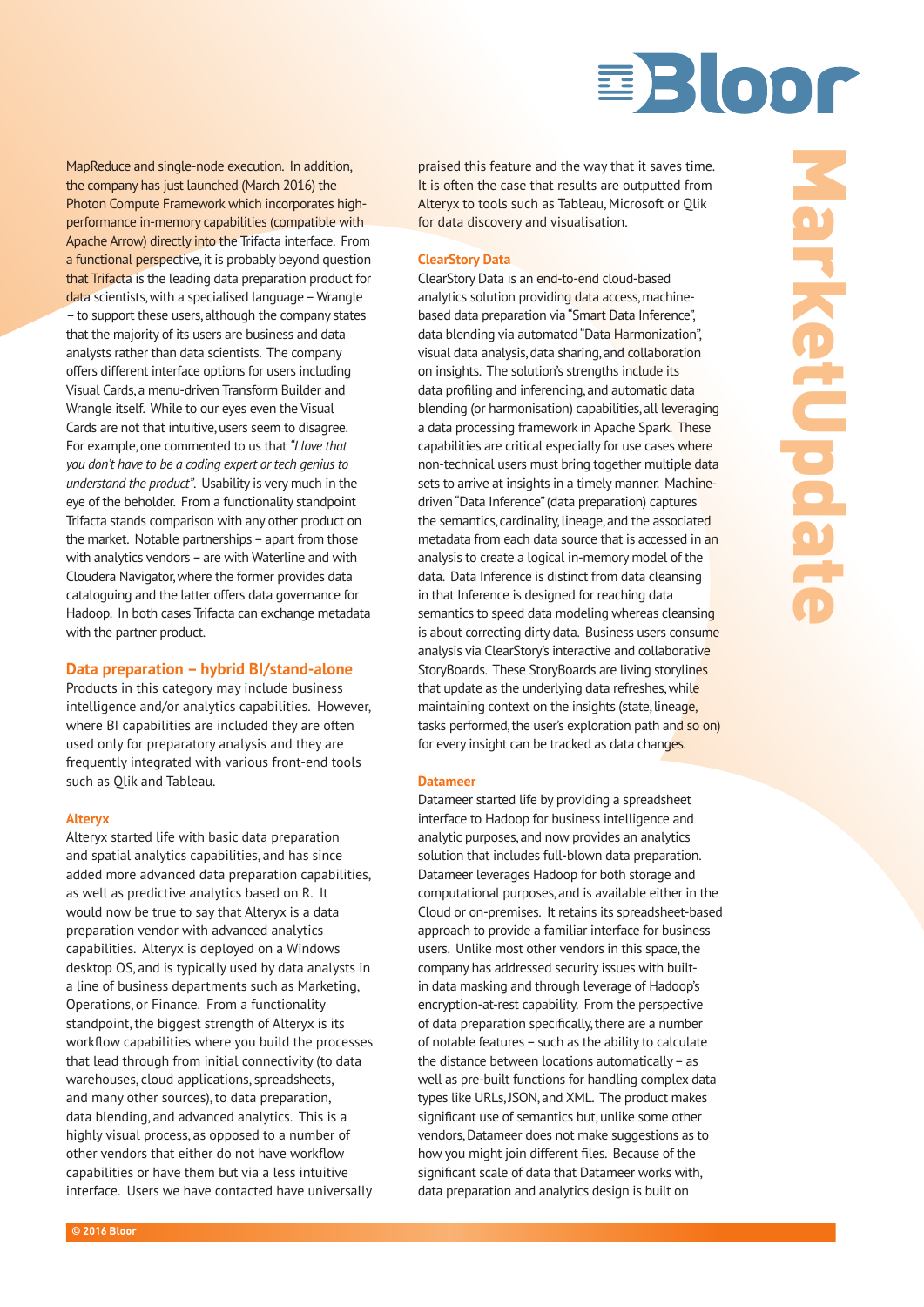

the basis of a "smart" sample of data, and as a result, recommendations might lead to anomalous results

#### **Datawatch Monarch (IBM)**

Historically, the strength of Datawatch has been the ability to process not just conventional data but also unstructured data: to extract (numerical) data from generated reports and documents. In this sense Datawatch was a "big data" company not just years but decades before the term was invented. In 2013 Datawatch acquired Panopticon and its eponymous product (now Datawatch Designer), a visualisation vendor specialising in the monitoring and analysis of real-time data. As an alternative Datawatch has a partnership with Tableau. Datawatch Monarch is available as a Windows-based, on-premises solution and it connects to a wide variety of sources (one of the product's strengths), including Hadoop, as well other NoSQL environments. Data governance, quality and profiling are all included within the product and Datawatch is one of the very few vendors in this space to provide data masking. Machine learning capabilities and a recommendation engine are currently in development. The company has just signed an agreement for IBM to resell Datawatch Monarch in conjunction with IBM Watson Analytics and IBM Cognos Analytics.

#### **FreeSight**

The following is an extended description of FreeSight, commissioned by FreeSight Software. In all other respects this paper is identical to the generic Market Update published by Bloor Research.

FreeSight is currently in version 3.1. It is a 64-bit Windows-based product and it has an interface that looks and feels like – but is considerably easier to use than – Microsoft Excel. For example, you have to be a pretty experienced Excel user to deploy and manipulate pivot tables whereas FreeSight's equivalent requires far less expertise, while retaining the sophisticated capabilities that expert users might expect. The product is available on a 30-day free trial and subscriptions (which include maintenance and upgrades) are just USD \$295 per annum per computer. There are effectively three different markets for FreeSight:

- **1.** As a stand-alone self-service data preparation platform, potentially linked to a third party front-end visualisation tool.
- **2.** As a data collection, preparation and reporting platform, that goes all the way from data capture through data integration and cleansing through to reporting, with some (although not extensive) data visualisation capability.
- **3.** As a platform for capturing and automating what would otherwise be repetitive and error-prone Excel processes.

Specifically, FreeSight is two things: an end-user tool for data preparation and analytics, and, for more advanced users, a development tool for automating reporting and other business processes. The company's users claim significant time savings compared to Excel and that the product is "much more visually appealing and easier to understand from a visual perspective, and is much easier to explain to a non-user or Excel user". Specifically, users work in FreeSight via a visual canvas where all data manipulations are performed, resulting in a process workflow that is live (each node in the workflow provides direct access to underlying data and operations) as opposed to just a picture. This supports both data governance and auditing, as well as the ability to restore to a former state. It is a significant differentiation compared to some other data preparation tools in that with FreeSight you can drill down from nodes in the process flow (other products are often static), and FreeSight also supports the ability to reverse any operation at any time.

From a data preparation perspective FreeSight has extensive semantic capabilities though no machine learning. On the other hand, the company has a number of patents to its name with respect to automated joining and cleansing (the software automatically analyses source data for relationships), as well as strong inferencing and profiling capabilities, all based on the product's semantic strengths.

With respect to Excel, FreeSight supports formulae in much the same way but has an extended catalogue of capabilities with some 80 additional capabilities for things like date and time, text manipulation and so on. The product has autocharting capabilities that are much easier to use than pivot tables and which makes this sort of capability accessible to business analysts who are not Excel experts. Another notable feature that is lacking in Excel but present in FreeSight is the ability to analyse across different versions of the same spreadsheet (for example, where you have each monthly set of data stored under a different tab).

#### **IBM DataWorks**

IBM DataWorks is a fully managed offering for self-service data preparation that leverages Apache Spark and runs within IBM Cloud Data Services. It integrates with Watson Analytics as well as with IBM Cloudant, IBM dashDB and DB2 on Cloud, and it connects to a wide variety of other sources. It is targeted primarily at citizen analysts that need to get data ready for analytics, whether that is for reporting, visualisation, modelling or other analytical tasks. IBM is also reselling Datawatch Monarch as an on-premises solution.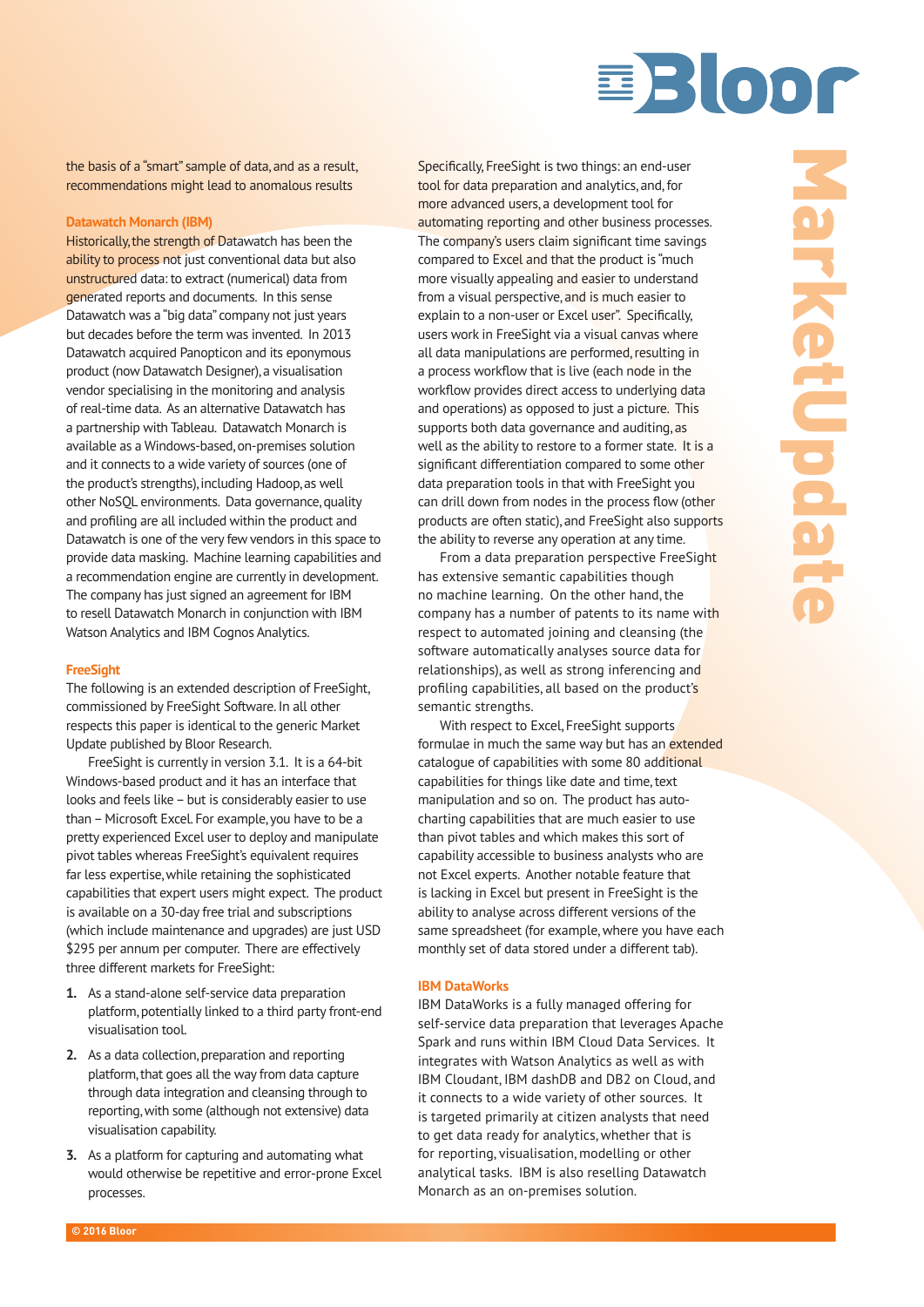# BBLOOM

#### **Oracle Big Data Preparation Cloud Service**

As its name implies this is a cloud-based service. It is available in the Oracle Cloud and is based on Hadoop and Apache Spark. The "big" in the title is redundant since we would regard any so-called data preparation product that was not capable of handling unstructured and semi-structured data as not worthy of the name. The product includes both statistically-based machine learning capabilities and semantics (natural language processing) that support recommendations. The company is claiming that this is a differentiator for it but we beg to differ, as there are a number of other products that have both these capabilities although, to be fair, there are also a number that don't. While we can understand why a small vendor might offer a cloud-only service we wonder what Oracle users that want an on-premises capability will do.

#### **Rocket Discover**

Rocket Discover is a self-service data preparation, visualisation, and discovery product. While Discover can easily connect to and blend data from multiple sources – ranging from mainframes to databases to social feeds, initial go-to-market focus is aimed at IBM data sources and those offered by Rocket itself. For example, Discover explicitly supports the U2 (UniVerse and Unidata) multi-value databases as well as IBM Cognos TM1 and Cognos BI. With a focus on TM1 that leverages a RESTful API, Discover uniquely supports critical TM1 features such as aliases, attributes and the ability to write back to TM1. While Discover will certainly be appealing to existing Rocket users, the company also expects significant interest outside of that market.

#### **SAP Agile Data Preparation**

The SAP Agile Data Preparation application runs on the SAP HANA Platform, whether on-premises or in the cloud. While the features and functionality of SAP Agile Data Preparation are extensive this is the only software in this space that requires that you license additional technology to support your tool (SAP refers to it as an application) of choice. Note that although this is the SAP HANA Platform this does not necessarily require the use of SAP HANA because that database is not mandated by the platform, despite its name! This is sufficiently confusing that we expect that SAP will only be marketing the Agile Data Preparation product to existing SAP customers.

#### **SAS Data Loader for Hadoop**

As its name implies this is currently a Hadoop specific product that runs with either MapReduce or Spark and HiveQL or Impala. Data is loaded into Hadoop from relational databases, text files or SAS datasets, with full data profiling and data quality processes, as well

as SAS code functions, running in parallel within the Hadoop environment. For analytic and visualisation purposes you have to export prepared data back to the source database or in-memory into the SAS LASR Server. In all of these cases SAS plans to extend these options at some point in the future. Currently, while the facilities provided are sophisticated there are also limitations on the product. The company recognises this and has substantial plans for the future, including the introduction of a recommendation engine, cognitive machine learning capabilities and a more graphical user interface. Extended governance and data masking capabilities are also planned. Since the most recent release it is now possible to build repeatable workflows but a drag and drop interface would be more intuitive. For existing SAS users, a notable feature is that the product generates SAS code under the covers, which you can customise.

## **Data preparation – hybrid data quality/data integration/stand-alone**

Note that Trillium's offering, which would otherwise appear here, is discussed under the UNIFi heading. It would also be reasonable to include IBM, Oracle, SAP and SAS under this heading. The big advantage that products in this category have is that the processes developed by business analysts can be operationalised in an automated fashion.

#### **Experian Pandora**

Experian Pandora is the only product in this update that has not been built or extended specifically for data preparation. Instead, Pandora has rather serendipitously evolved from its origins as a data profiling and quality tool by adding transformation capabilities that enable it to play in this space. In particular, the product has always had a reputation for ease of use and it is frequently employed by end users. In addition to its profiling capabilities – which have always been particularly strong in supporting heterogeneous environments – the product also includes the sort of workflow capabilities that you get from Alteryx, albeit that in the case of Pandora these are not graphical. Experian is now explicitly targeting this market and extending its platform to provide more features that are specific to data preparation. While the company has already embedded an engine that supports R it needs to add a number of other features to make it more closely resemble (or surpass) pure-play and other data preparation products.

#### **Informatica Cloud – Rev**

The initial offering of Informatica's collaborative data preparation platform, Rev is a cloud-based solution running on AWS in multi-tenant mode, leveraging a columnar data store. Using data flow wizards, IT can